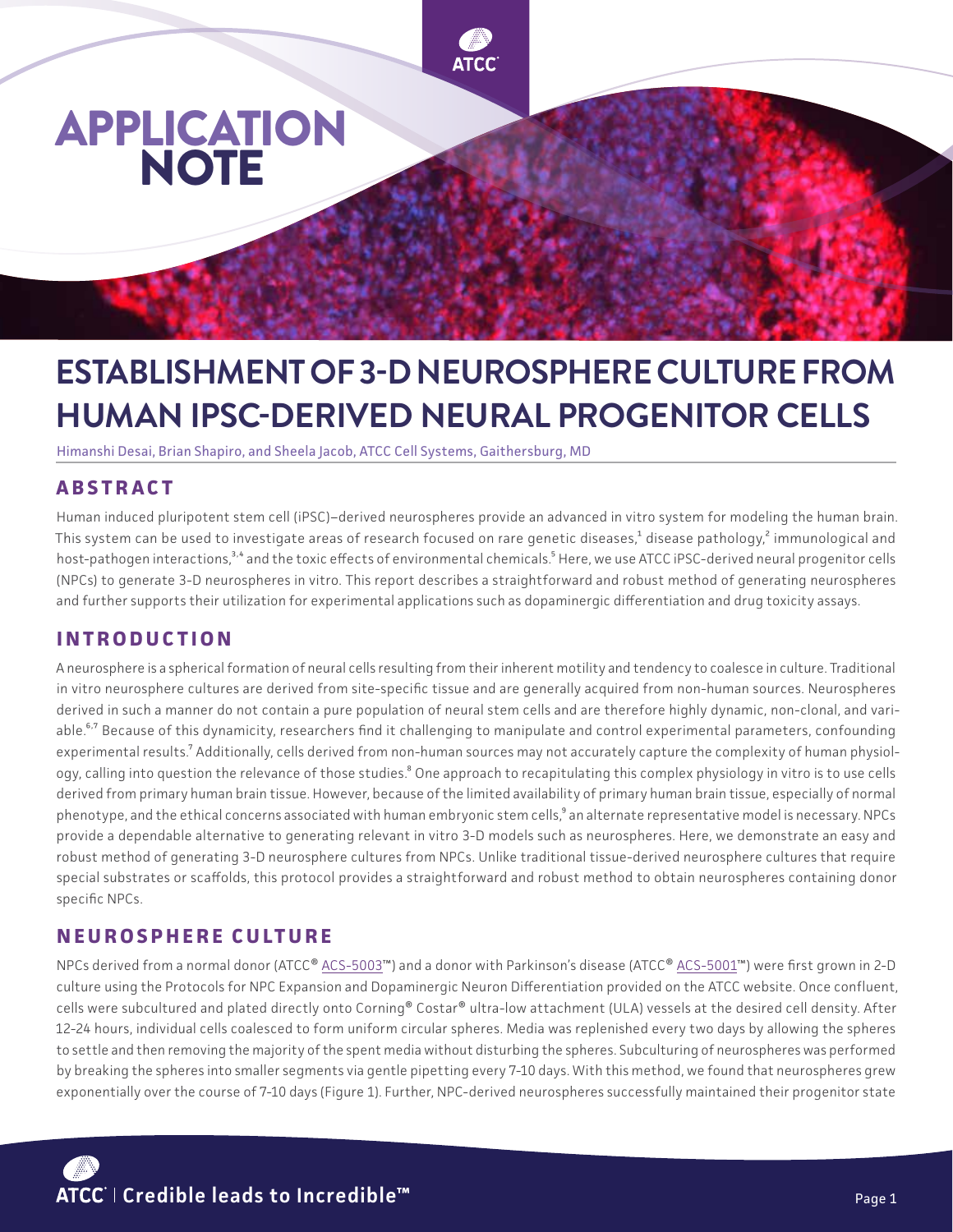up to two weeks in culture, as seen by the uniform expression of NPC-specific markers such as pax6 and nestin (Figure 2, top panel). Moreover, 3-D neurospheres were also able to successfully transition back into 2-D NPC culture as confirmed by NPC-specific marker expression (Figure 2, bottom panel).



**Figure 1: Normal donor-derived NPC neurosphere growth in culture.** NPCs were seeded at 2000 cells/well. Day 1 represents 24 hours after initial plating of NPCs in a U-bottom ULA 96-well plate. Scale bar = 400 µm.



**Figure 2: Sectioned 3-D neurospheres and 2-D NPC culture derived from 3-D neurospheres (bottom panel) show NPC-specific markers**  expression. For both growth modes, DAPI in blue, nestin in green, and pax6 in red. Images collected using 20X (top row) and 10X (bottom row) objectives.

#### **DOPAMINERGIC DIFFERENTIATION OF NEUROSPHERES**

Neurospheres were generated using the above protocol. After 7-10 days, media was replenished with ATCC's NPC Dopaminergic Differentiation Kit (ATCC® [ACS-3004](https://www.atcc.org/products/acs-3004)™). Neurospheres were differentiated according to the specific protocol included in the kit and maintained in the dopaminergic differentiation media for 21 days. After this differentiation period, the spheres were fixed, sectioned, and immunolabeled. Comparable 2-D NPC cultures were fixed and immunolabeled at 21 days post-differentiation. We found that neurospheres were able to successfully differentiate in 3-D and displayed higher tyrosine hydroxylase (TH)-positive cells compared to NPCs differentiated in 2-D (Figure 3).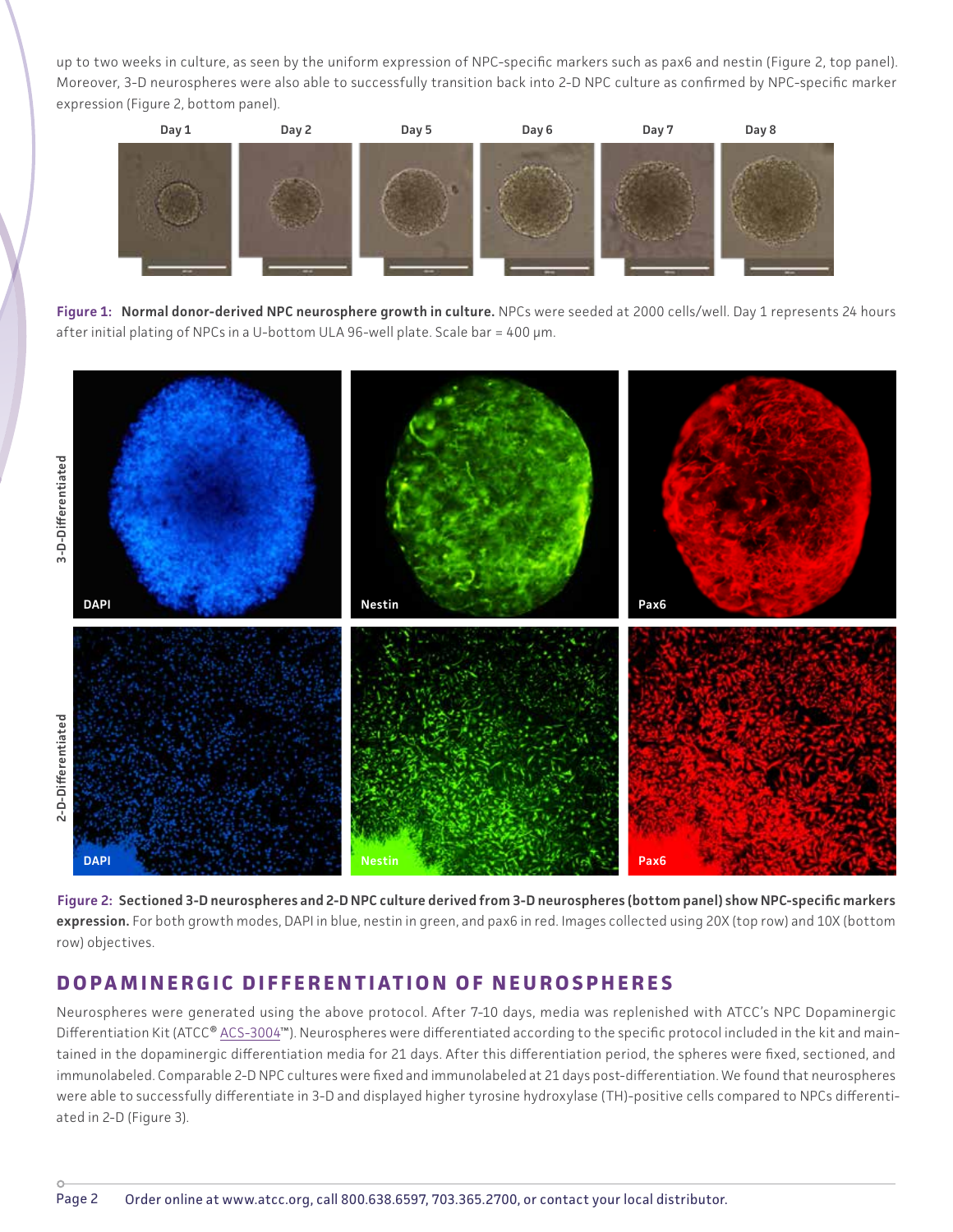

**Figure 3: Neurospheres generated from normal donor NPCs successfully differentiate in 3-D and exhibit higher TH positivity compared to 2-D culture at 21 days.** Both rows of panels show sectioned neurosphere with individual channels representing DAPI in blue, neuron-specific class III beta tubulin (TUJ1) in green, and TH in red. Images collected using 20X (top row) and 10X (bottom row) objectives.

In order to see the inherent differences in the differentiation capacities between different NPC lines, neurospheres from normal NPCs and Parkinson's disease NPCs were differentiated using the ATCC NPC Dopaminergic Differentiation Kit. Neurospheres from normal donor cells successfully differentiated and expressed the TH marker (Figure 4). Interestingly, neurospheres from Parkinson's disease donor cells displayed different patterning post differentiation than the neurospheres from normal donor cells (Figure 5).



**Figure 4: Specific marker expression of dopaminergic-differentiated neurospheres derived from healthy donor cells (ATCC [ACS-5003](https://www.atcc.org/products/acs-5003))**  at 21 day in culture. Top row of panels shows individual channels representing phase contrast in grey, DAPI in blue, TUJ1 in green, and TH in red. Middle row shows merged channels. Bottom row shows magnified view of boxed area from the middle panel to highlight the details. Images were collected using a 20X objective.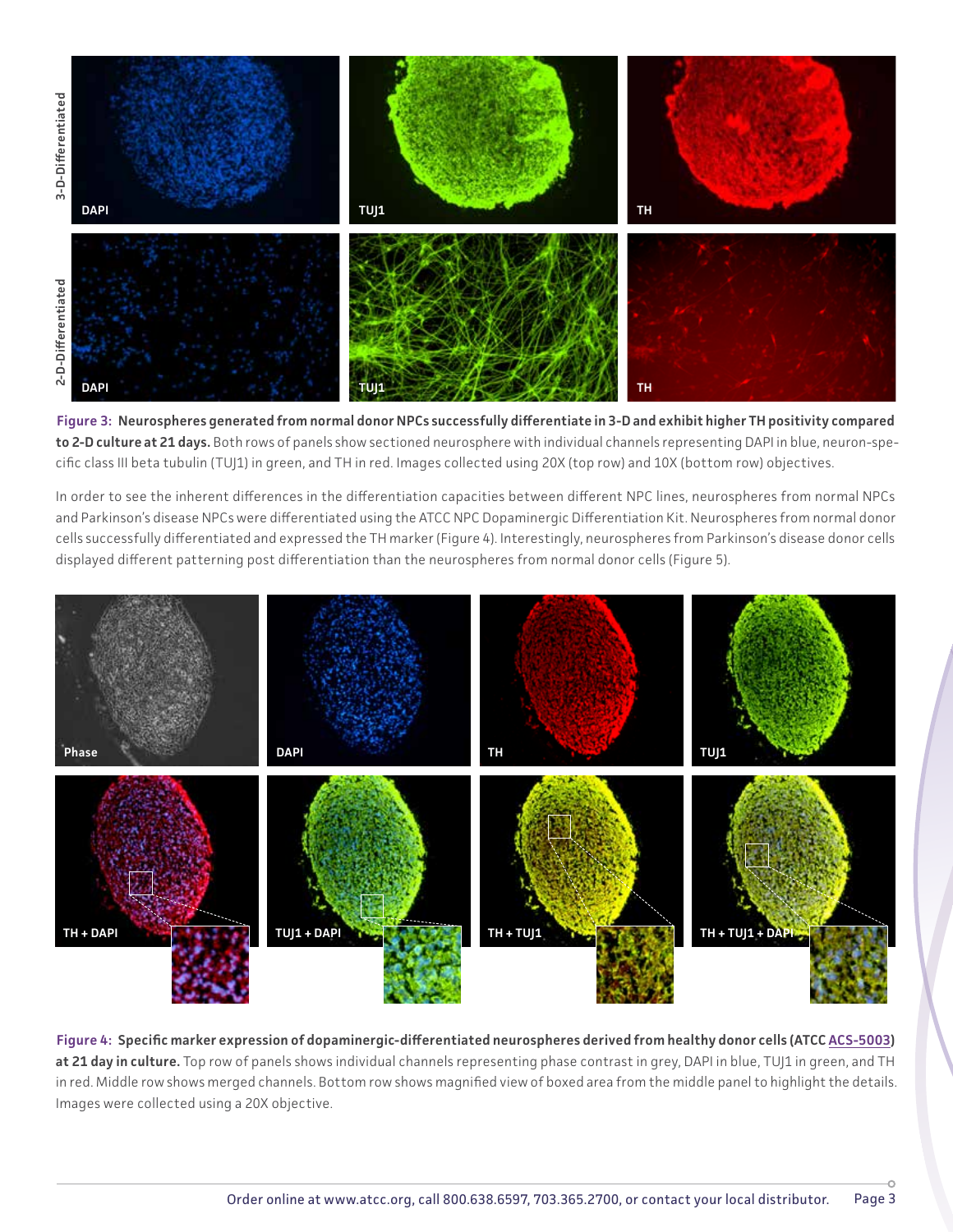

**Figure 5: Specific marker expression of dopaminergic differentiated neurospheres from Parkinson's disease donor cells (ATCC [ACS-5001\)](https://www.atcc.org/products/acs-5001)**  at 21 day in culture. Top row of panels shows individual channels representing phase contrast in grey, DAPI in blue, TUJ1 in green, and TH in red. Middle row shows merged channels. Bottom row shows magnified view of boxed area from the middle panel to highlight the details. Images were collected using a 20X objective.

#### **NEUROSPHERE VIABILITY AFTER CHEMOTHERAPEUTIC TREATMENT**

Uniform neurospheres were generated by plating NPCs at the 12,800 cells/well in each well of a U-bottomed 96-well ULA plate. Comparable 2-D NPC cultures were seeded at 12,800 cells/well (40,000 cells/cm<sup>2</sup>) in each well of a 96-well tissue culture treated plate coated with Cell Basement Membrane Gel (ATCC® [ACS-3035™](https://www.atcc.org/products/ACS-3035)). After 3 days, both cultures were treated with various types and dosages of widely available chemotherapeutic drugs. 24 hours post-drug exposure, a resazurin-based viability assessment was performed. NPCs from two different donors—one normal donor and another with Parkinson's disease phenotypes—were used in order to elucidate differences to drug sensitivity.

Neurospheres derived from healthy donor cells [\(ACS 5003\)](https://www.atcc.org/products/acs-5003) appeared to be significantly affected by paclitaxel and vincristine at all three dosages as compared to the control whereas no significant differences were seen for neurospheres from diseased cells ([ACS-5001;](https://www.atcc.org/products/acs-5001) Figure 6A and B). Similar difference in sensitivity to paclitaxel and vincristine was observed in the two different NPCs (Figure 6C and D). Interestingly, NPCs from healthy donors demonstrated greater sensitivity to paclitaxel and vincristine as compared to the neurospheres derived from the same cells (red asterisk, Figure 6A and C). And this trend was also seen for NPCs and neurospheres from the diseased donor (red asterisk, Figure 6B and D). Responses to amiodarone and chlorhexidine were found to be similar between both neurospheres from healthy and diseased cells (Figure 6A and B) and NPCs (Figure 6C and D). However, NPCs were slightly more sensitive to amiodarone and chlorhexidine as compared to their neurosphere counterparts (Figure 6).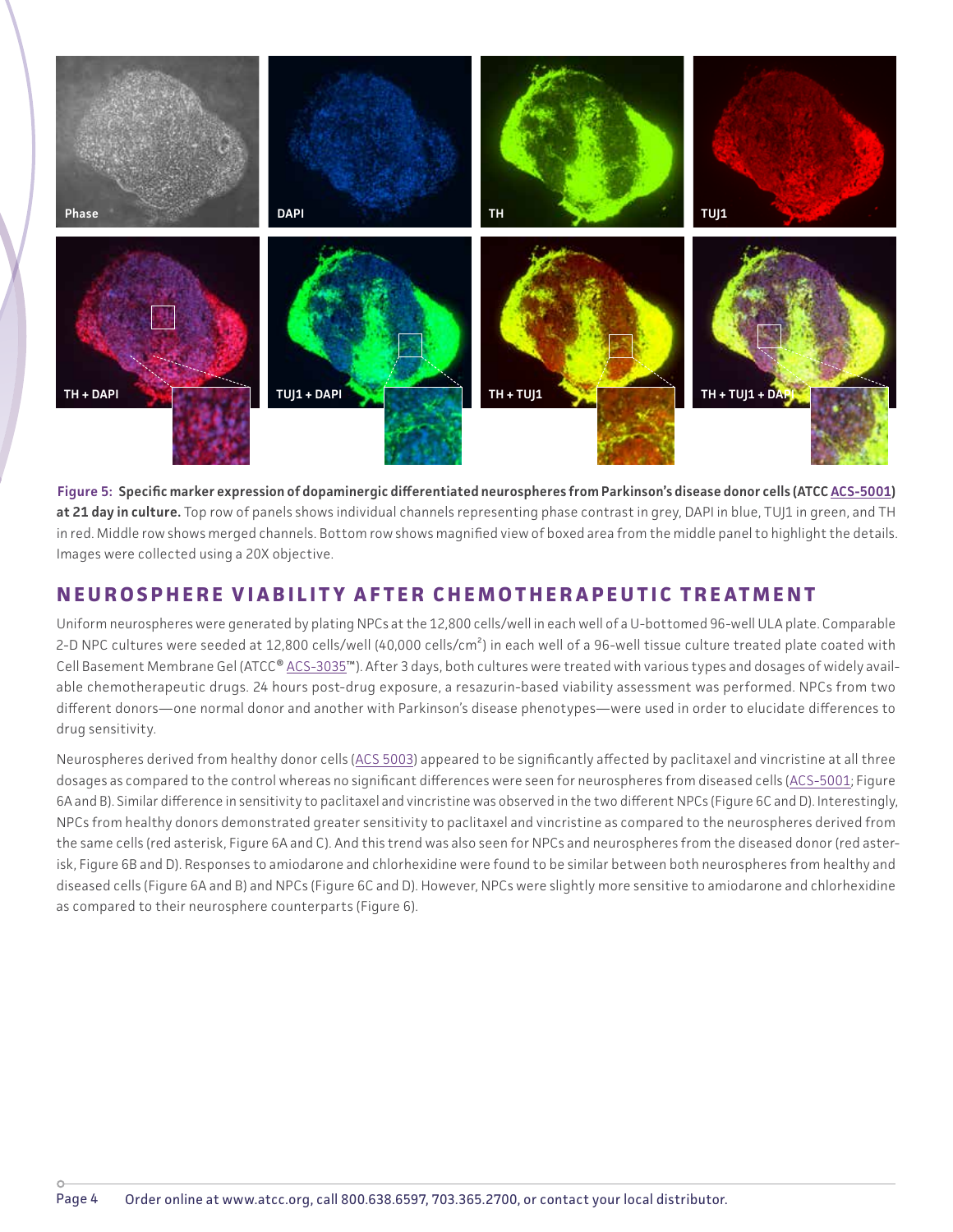

**Figure 6: Dose-response curves for cell viability of [ACS-5003](http://ACS-5001) and [ACS-5001](https://www.atcc.org/products/acs-5001) NPC-derived neurospheres and undifferentiated NPCs treated with various chemotherapeutic agents.** Paclitaxel, vincristine, amiodarone, and chlorhexidine significantly induced neurotoxic-ity in normal ([ACS-5003](https://www.atcc.org/products/acs-5003)) and Parkinson's disease [\(ACS-5001\)](https://www.atcc.org/products/acs-5001) NPCs (C and D, respectively) and in ACS-5003 neurospheres (A). Only amiodarone and chlorhexidine induced toxicity in [ACS-5001](https://www.atcc.org/products/acs-5001) neurospheres (B). Interestingly, all other compounds seemed to stimulate viability in the Parkinson's disease-derived neurospheres. All experiments were performed in three replicates; \* indicates p < 0.05, \*\* indicates p < 0.01, \*\*\* indicates p < 0.001, and \*\*\*\* indicates p < 0.0001 vs. DMSO control using a Student's T-test.

### **DISCUSSION**

The derivation of neurospheres from iPSC-derived NPCs is uncomplicated using the methods described in this report. We were able to obtain neurospheres by using ultra-low attachment culture vessels without the need for additional supporting scaffolds, spinning flasks, or bioreactors. Neurospheres formed within 10-24 hours after plating NPCs in culture vessels. We also tested our method in ultra-low attachment culture vessels of varying shapes and sizes. With this method, we were able to generate neurospheres in all types of ultralow attachment culture vessels, indicating that this protocol is very robust. It is important to note that cells plated in culture vessels with surface area larger than 0.32 cm<sup>2</sup> (single well of a 96-well plate) generate multiple neurospheres of varying sizes within the same vessel. Therefore, in order to obtain neurospheres of uniform size, we seeded U-bottomed 96-well ULA plates with each well containing the same cellular density (cells/mL). This allowed for the generation of 96 individual neurospheres (one neurosphere per well) that were all uniform in size. Hence, we were able to run multiple experimental and control data sets with each treatment group represented by 4-6 wells of neurospheres.

Neurospheres generated from NPCs formed solid circular spheres without the formation of any hollow cavities, suggesting that the cells maintained their non-differentiated state. When multiple neurospheres encountered one another, they formed a cluster of individually

ö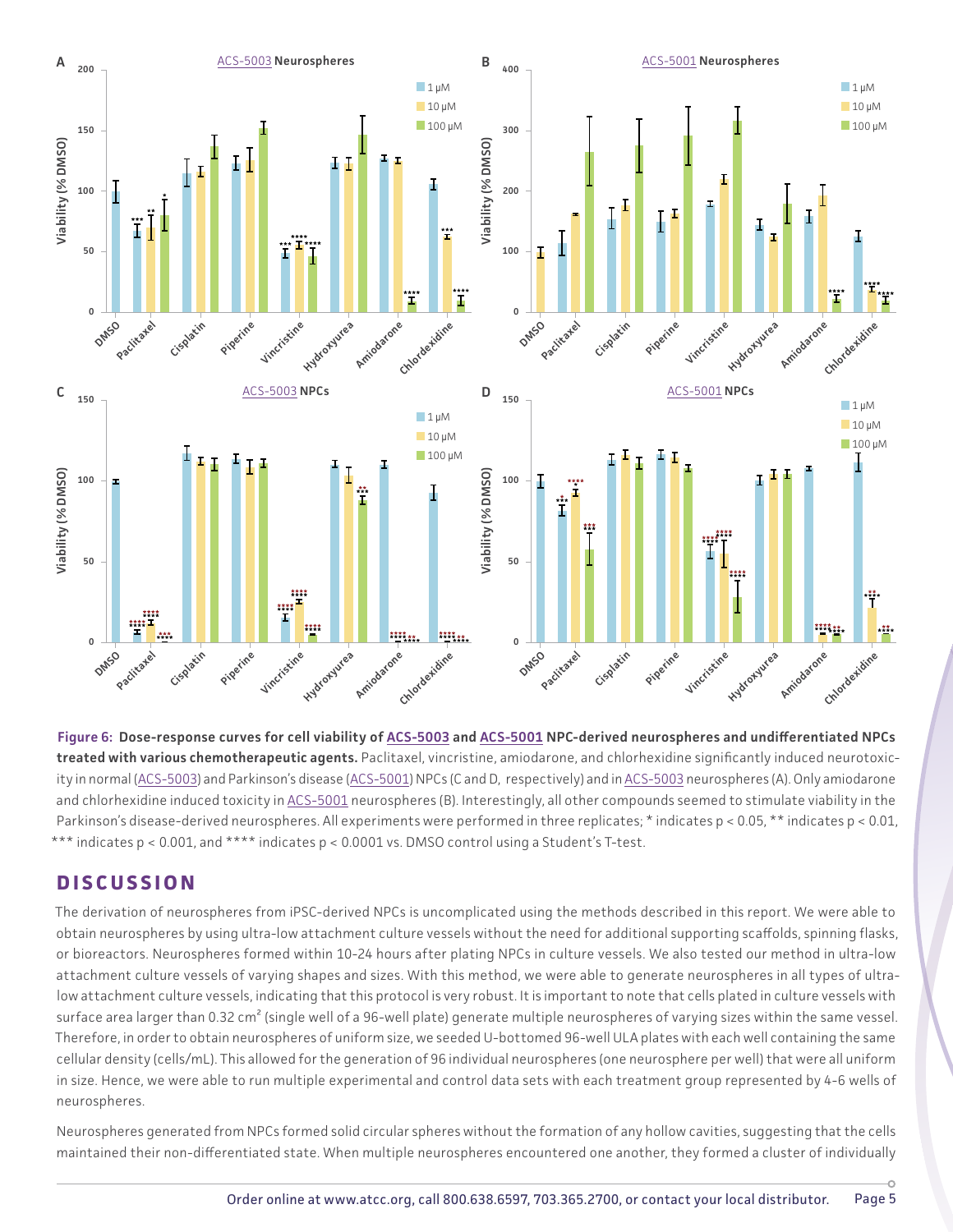attached spheres instead of forming one large fused sphere (not shown). We were also able to successfully cryopreserve and recover segmented neurospheres in ATCC Stem Cell Freezing Medium (ATCC® [ACS-3020™](https://www.atcc.org/products/ACS-3020); data not shown).

The subculturing duration of neurospheres may vary depending on the quality and donor-type of the originating iPSC line. Therefore, ideal passaging of neurospheres should occur when they reach around 250-400 µm in diameter as assessed visually under a microscope. Neurospheres larger than 500 µm in diameter begin forming dark centers that are indicative of a necrotic core (data not shown).

We were also curious to see if it was possible to convert the derived 3-D neurospheres back to 2-D NPCs. Therefore, we plated NPC-derived neurospheres into Cell Basement Membrane Gel-coated culture vessels and found that neurospheres were easily able to transition back into 2-D NPCs (Figure 2). These 2-D NPCs still maintained their progenitor state as noted by the expression of nestin and pax6 markers (Figure 2).

Given the ease of forming 3-D neurospheres with NPCs, we wanted to further investigate if 3-D neurospheres that better mimic the 3-D environment as compared to the 2-D counterparts would fare better when used for experimental applications. Therefore, we exposed 3-D neurospheres and 2-D NPC cultures to a 21-day dopaminergic differentiation protocol using the Dopaminergic Differentiation Kit. We found that 3-D neurospheres had more TH-positive cells overall as compared to the differentiated 2-D monolayer culture (Figure 3).

We also exposed 3-D neurospheres and 2-D NPC cultures to a multidrug regimen and found that 3-D neurospheres were less sensitive to the various drug treatments as compared to the 2-D NPCs that were also exposed to the same drug treatments (Figure 6). Additionally, we found differential drug responses between 3-D neurospheres from normal and Parkinson's disease phenotypes (Figure 6). Interestingly, 3-D neurospheres from both normal and Parkinson's disease phenotypes displayed significantly higher viability (>100%) as compared to the DMSO control. This could be due to synergistic interactions between cells and drugs.<sup>10</sup> Increase in viability (>100%) was also seen for the 2-D NPC group but the fold increase was much lower compared to their 3-D counterparts. These findings highlight the significance of utilizing iPSC-derived 3-D models such as 3-D neurospheres in studying the various physiological mechanisms at play.

# **CONCLUSION**

3-D cell culture systems, such as neurospheres, provide more robust platforms to study tissue-relevant physiology than traditional, 2-D models. In this study, we successfully generated 3-D neurospheres from normal- and Parkinson's disease donor–derived NPCs. We first differentiated the NPCs into dopaminergic neurons using ATCC's NPC Dopaminergic Differentiation Kit and subsequently cultured those neurons in ULA vessels until they aggregated into uniform circular spheres. Next, we assessed the potency of various chemotherapeutic drugs on neurospheres derived from normal or disease NPC lines. The method presented here is straightforward and reproducible because it does not require any synthetic scaffolds such as hydrogels or specialized equipment such as bioreactors. We believe that this method will provide the necessary flexibility to generate neurosphere cultures that fit the needs of specific research protocols.

| ATCC <sup>®</sup> No. | <b>Designation</b>                                                | <b>Notes</b>                                                                                                                              |
|-----------------------|-------------------------------------------------------------------|-------------------------------------------------------------------------------------------------------------------------------------------|
| ACS-5001"             | Neural Progenitor Cells derived from Parkinson's<br>Disease Donor | NPCs derived from the human iPSC line ATCC-DYS0530 (ATCC® ACS-1013™)                                                                      |
| ACS-5003™             | Neural Progenitor Cells derived from a normal donor               | NPCs derived from the human iPSC line ATCC-BXS0117 (ATCC® ACS-1031™)                                                                      |
| ACS-3003™             | NPC Growth Kit                                                    | A media kit designed for the growth and expansion of neural progenitor cells;<br>add the contents of the kit to DMEM: F-12 Medium         |
| ACS-3004™             | NPC Dopaminergic Differentiation Kit                              | A media kit designed for the dopaminergic differentiation of neural progenitor<br>cells; add the contents of the kit to DMEM: F-12 Medium |
| ACS-3035™             | Cell Basement Membrane                                            | The gel substrate required for establishing and expanding 2-D neural progenitor<br>cell cultures                                          |
| 30-2006™              | DMEM: F-12 Medium                                                 | The base medium for growth or differentiation media formulations                                                                          |
| ACS-3020™             | Stem Cell Freezing Medium                                         | A serum-free, xeno-free, complete medium qualified for the cryopreservation<br>of neural progenitor cells                                 |